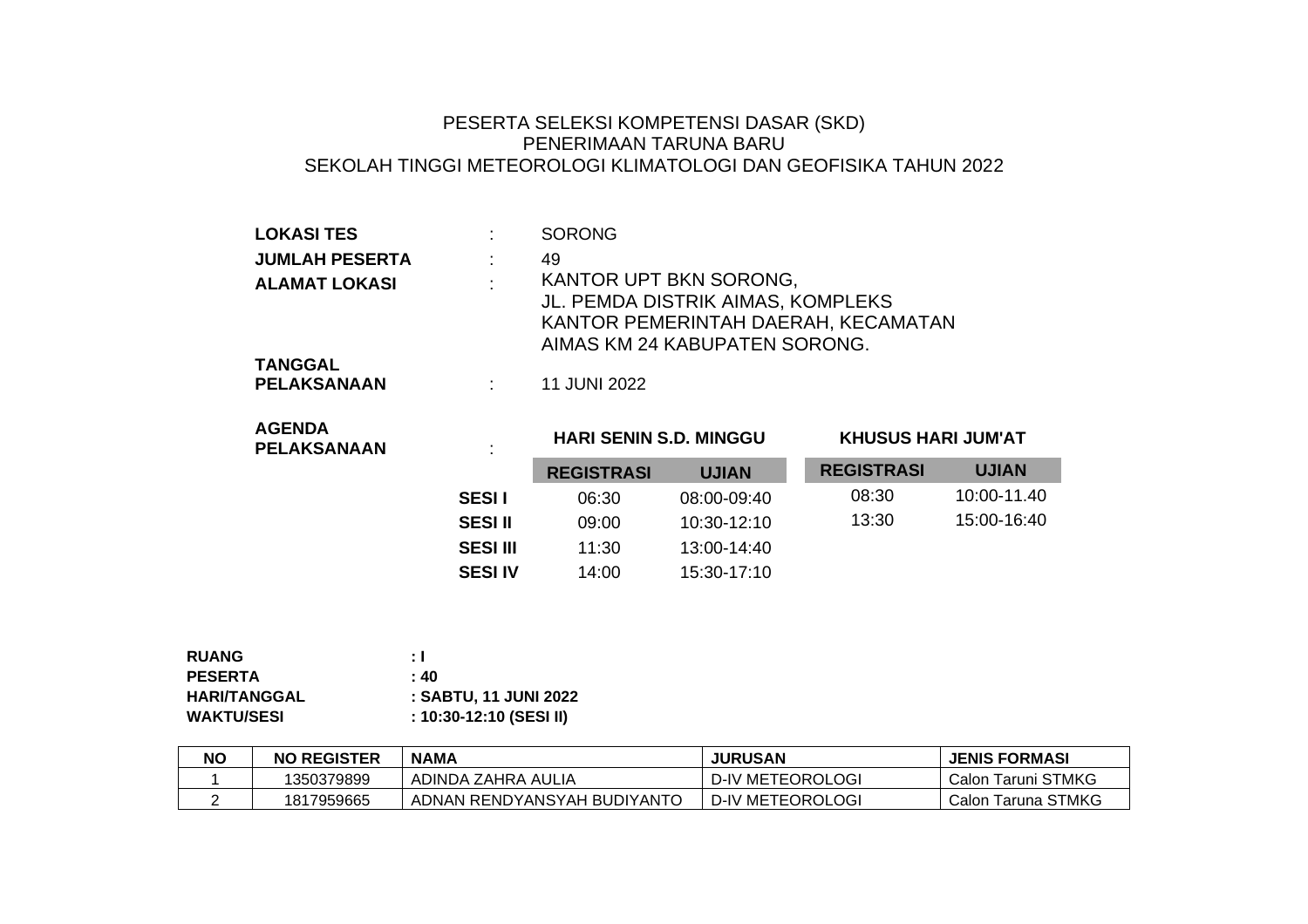| 3              | 1757199250 | AGNES RATNA YUNELVA TODINGAN   | <b>D-IV METEOROLOGI</b>       | Calon Taruni STMKG |
|----------------|------------|--------------------------------|-------------------------------|--------------------|
| 4              | 1656015000 | AGNIE CHINTAMI WOWOR           | <b>D-IV METEOROLOGI</b>       | Non OAP            |
| 5              | 1306404640 | <b>AHMAD SYA'BANA</b>          | <b>D-IV METEOROLOGI</b>       | Calon Taruna STMKG |
| 6              | 1606610887 | ALFANDI ANDIKA NUGROHO         | <b>D-IV GEOFISIKA</b>         | Non OAP            |
| $\overline{7}$ | 1148952002 | ALFARES ANTONIO AWOM           | <b>D-IV KLIMATOLOGI</b>       | OAP                |
| 8              | 2033760236 | <b>ALFREDO THOBIAS MAHUSE</b>  | <b>D-IV INSTRUMENTASI-MKG</b> | OAP                |
| 9              | 1808442708 | ALIF SETIAWAN                  | <b>D-IV INSTRUMENTASI-MKG</b> | Calon Taruna STMKG |
| 10             | 1017958852 | ANDHINI SYAFRIDHA JUMSAR       | <b>D-IV METEOROLOGI</b>       | Non OAP            |
| 11             | 1585439994 | <b>ANGGI SYAPUTRA</b>          | <b>D-IV INSTRUMENTASI-MKG</b> | Calon Taruna STMKG |
| 12             | 1757449095 | ANISA HIDAYATUS SYARIFAH       | <b>D-IV METEOROLOGI</b>       | Non OAP            |
| 13             | 1251988752 | ANISA RAHMATYA RAJLINA         | <b>D-IV METEOROLOGI</b>       | Calon Taruni STMKG |
| 14             | 1931674090 | APRILIA YOYOS MAKARAWE         | <b>D-IV METEOROLOGI</b>       | Calon Taruni STMKG |
| 15             | 1428623613 | <b>ARIFATUL APRILYANI</b>      | <b>D-IV METEOROLOGI</b>       | Calon Taruni STMKG |
| 16             | 1090010938 | ARQUN AL RAMZY                 | <b>D-IV KLIMATOLOGI</b>       | Calon Taruna STMKG |
| 17             | 1383638873 | ARYA PRASTIKO IRIANTO          | <b>D-IV METEOROLOGI</b>       | Non OAP            |
| 18             | 1747717458 | <b>ASTRY NAHUWAY</b>           | D-IV INSTRUMENTASI-MKG        | Non OAP            |
| 19             | 1094699330 | <b>BRYAN WIRANTO</b>           | D-IV INSTRUMENTASI-MKG        | Non OAP            |
| 20             | 1193237561 | <b>CAHYO AGUNG SAPUTRO</b>     | <b>D-IV INSTRUMENTASI-MKG</b> | Non OAP            |
| 21             | 2080453284 | <b>CINDY H MAY</b>             | <b>D-IV KLIMATOLOGI</b>       | Calon Taruni STMKG |
| 22             | 2116267052 | CINDY RIVENIA WIJAYA           | <b>D-IV METEOROLOGI</b>       | Non OAP            |
| 23             | 1729477691 | <b>CLIFSON YAN PAPILAYA</b>    | <b>D-IV GEOFISIKA</b>         | Calon Taruna STMKG |
| 24             | 1966634166 | DAENG RIZKI MAULANA RUMLES     | <b>D-IV METEOROLOGI</b>       | Calon Taruna STMKG |
| 25             | 2034273928 | DENESYA MEITA LEWATAKA         | <b>D-IV METEOROLOGI</b>       | Non OAP            |
| 26             | 1439118431 | <b>DESI SARTIKA SYARIFUDIN</b> | <b>D-IV GEOFISIKA</b>         | Non OAP            |
| 27             | 1079669725 | DEVIA AUDRINA NURMALITA        | D-IV INSTRUMENTASI-MKG        | Calon Taruni STMKG |
| 28             | 1215504595 | DINDA AMALLYA                  | D-IV INSTRUMENTASI-MKG        | Non OAP            |
| 29             | 1889131096 | EGA FAHRI ALPIANSYAH           | <b>D-IV KLIMATOLOGI</b>       | Non OAP            |
| 30             | 2064693973 | FEBRIANI TUNYANAN              | <b>D-IV METEOROLOGI</b>       | Calon Taruni STMKG |
| 31             | 1680923177 | <b>FISTA KUSMAWATI</b>         | <b>D-IV KLIMATOLOGI</b>       | Calon Taruni STMKG |
| 32             | 1282408601 | FITRI AULIA SAFRUDDIN          | <b>D-IV METEOROLOGI</b>       | Non OAP            |
| 33             | 1341888745 | FRISKA DEVI VIRANTI            | D-IV INSTRUMENTASI-MKG        | Calon Taruni STMKG |
| 34             | 2111045577 | FUTRI MAKIWAN ROMBETASIK       | <b>D-IV KLIMATOLOGI</b>       | Calon Taruni STMKG |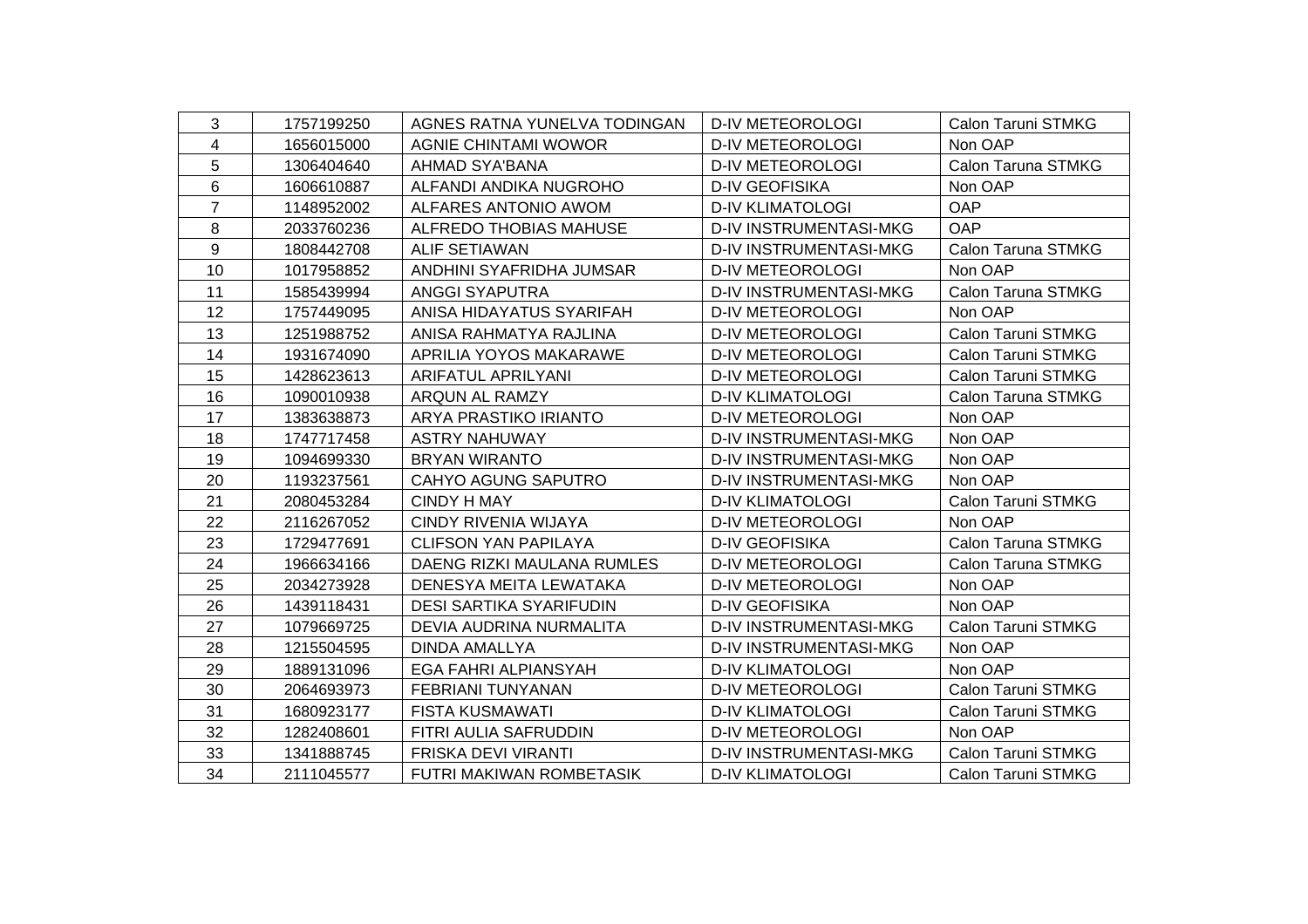|    |            | GABRIELA PRISKILA PUSUNG     |                         |                    |
|----|------------|------------------------------|-------------------------|--------------------|
| 35 | 1679471815 | MANIANI                      | D-IV METEOROLOGI        | Calon Taruni STMKG |
| 36 | 1847966723 | <b>GLEN ELIAS ORATMANGUN</b> | D-IV KLIMATOLOGI        | Calon Taruna STMKG |
| 37 | 2114223075 | IGLASIAS T. BAHAMBA          | D-IV METEOROLOGI        | <b>OAP</b>         |
|    |            | <b>IMANUEL BRAMDIKIL</b>     |                         |                    |
| 38 | 1972632926 | <b>LOUHENAPESSY</b>          | <b>D-IV KLIMATOLOGI</b> | Calon Taruna STMKG |
| 39 | 1646655801 | IRWAN PURBA                  | D-IV INSTRUMENTASI-MKG  | Calon Taruna STMKG |
| 40 | 1265762735 | <b>ISRAFANI</b>              | D-IV METEOROLOGI        | Non OAP            |

| <b>RUANG</b>        | ÷ I                      |
|---------------------|--------------------------|
| <b>PESERTA</b>      | : 40                     |
| <b>HARI/TANGGAL</b> | : SABTU. 11 JUNI 2022    |
| <b>WAKTU/SESI</b>   | : 13:00-14:40 (SESI III) |

| <b>NO</b>      | <b>NO REGISTER</b> | <b>NAMA</b>                        | <b>JURUSAN</b>                | <b>JENIS FORMASI</b> |
|----------------|--------------------|------------------------------------|-------------------------------|----------------------|
|                | 1984859266         | JOSHUA PUTRA E. SWARA              | <b>D-IV GEOFISIKA</b>         | Calon Taruna STMKG   |
| $\overline{2}$ | 1987744650         | <b>JULIUS ALENSIANTO SIGA MBEI</b> | D-IV INSTRUMENTASI-MKG        | Calon Taruna STMKG   |
| 3              | 1702672743         | KAISAR PUTRA RIANSAH               | <b>D-IV KLIMATOLOGI</b>       | Non OAP              |
| 4              | 1583829977         | <b>KESYA OMPUSUNGGU</b>            | <b>D-IV METEOROLOGI</b>       | Calon Taruni STMKG   |
| 5              | 1480198221         | KHAIRY ZHAFRAN H KASTELLA          | <b>D-IV METEOROLOGI</b>       | OAP                  |
| 6              | 1843937694         | LEUNIKA SANOY                      | <b>D-IV KLIMATOLOGI</b>       | <b>OAP</b>           |
|                | 2001309911         | LUIS MARTIN GABRIEL MAYARUNG       | <b>D-IV METEOROLOGI</b>       | Calon Taruna STMKG   |
| 8              | 1641651008         | MARSELINO IMANUEL F KAMBU          | <b>D-IV METEOROLOGI</b>       | OAP                  |
| 9              | 1901627756         | <b>MARYAM MUMUAN</b>               | <b>D-IV INSTRUMENTASI-MKG</b> | Calon Taruni STMKG   |
| 10             | 1673708160         | <b>MIAN ALWIYAH</b>                | <b>D-IV KLIMATOLOGI</b>       | Calon Taruni STMKG   |
| 11             | 1848250999         | MONIKA CAROLINA PAMASSANGAN        | <b>D-IV GEOFISIKA</b>         | Non OAP              |
| 12             | 1809060259         | MUH ALIEFKA                        | <b>D-IV KLIMATOLOGI</b>       | Non OAP              |
| 13             | 1773359764         | MUHAMMAD AZIZ                      | <b>D-IV INSTRUMENTASI-MKG</b> | Non OAP              |
| 14             | 2097149934         | MUHAMMAD BAYU AYNUFA               | <b>D-IV METEOROLOGI</b>       | Calon Taruna STMKG   |
| 15             | 2020633045         | MUHAMMAD DIQI                      | <b>D-IV GEOFISIKA</b>         | Non OAP              |
| 16             | 1607656808         | <b>MUHAMMAD FAUZI</b>              | <b>D-IV METEOROLOGI</b>       | Calon Taruna STMKG   |
| 17             | 1417318618         | <b>MUHAMMAD RAFLI SUBAGJA</b>      | <b>D-IV INSTRUMENTASI-MKG</b> | Calon Taruna STMKG   |
| 18             | 1811249094         | <b>MUKLIS RUMODAR</b>              | D-IV INSTRUMENTASI-MKG        | Non OAP              |
| 19             | 2018749149         | NABILA NUR RIFQAH                  | <b>D-IV INSTRUMENTASI-MKG</b> | Non OAP              |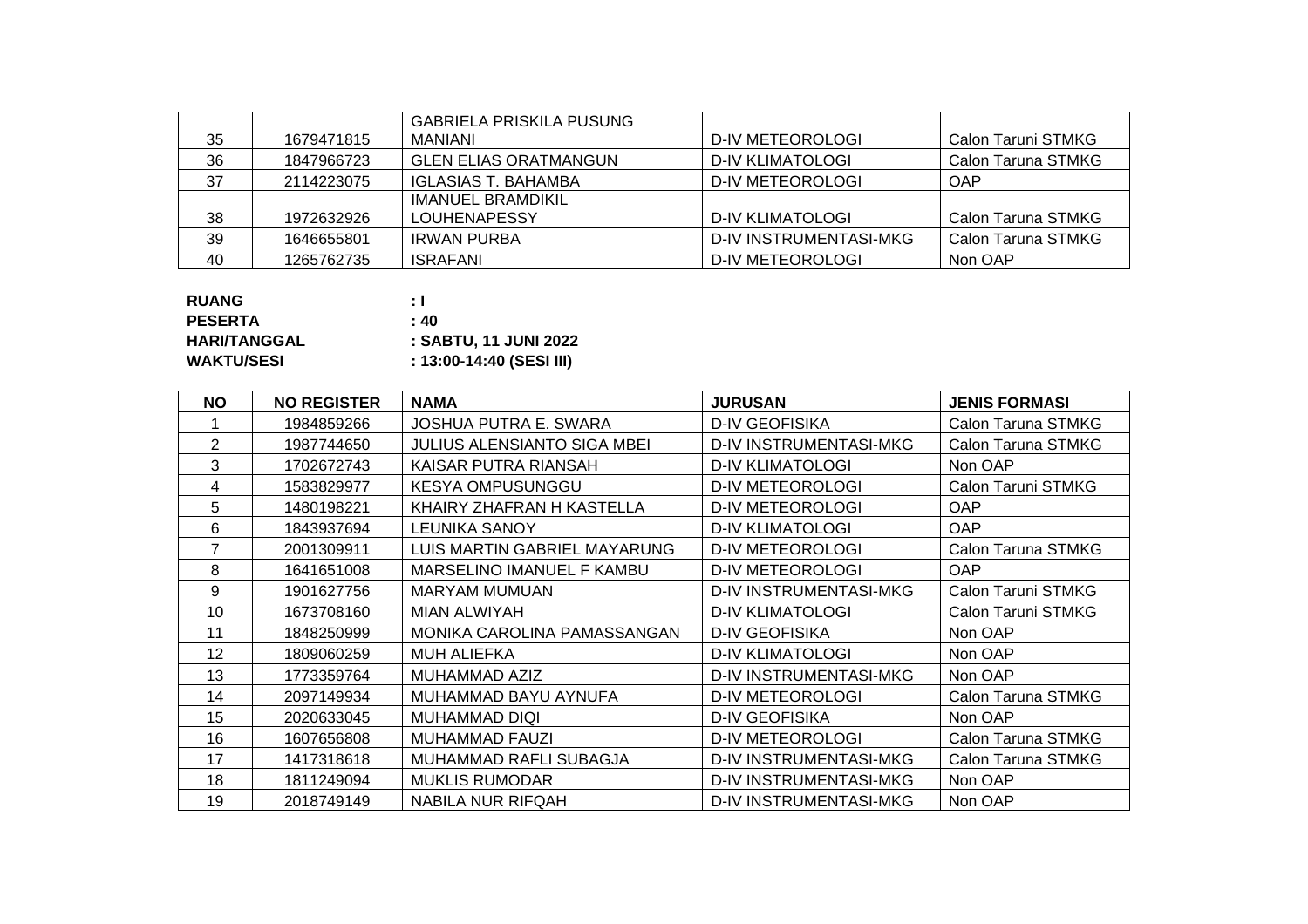| 20 | 2017648947 | NISA AULIYA SAHRANI           | <b>D-IV GEOFISIKA</b>         | Non OAP            |
|----|------------|-------------------------------|-------------------------------|--------------------|
| 21 | 1602840015 | <b>NUR LAELY ROSA</b>         | <b>D-IV METEOROLOGI</b>       | Non OAP            |
| 22 | 1911205723 | <b>OLGA VIRGINIA SILALAHI</b> | <b>D-IV METEOROLOGI</b>       | Calon Taruni STMKG |
| 23 | 1386638577 | PASHA JEKLYN PATTIKAWA        | <b>D-IV KLIMATOLOGI</b>       | Calon Taruni STMKG |
| 24 | 1933800254 | PRITAMI TAMALA                | <b>D-IV GEOFISIKA</b>         | Calon Taruni STMKG |
| 25 | 2041727997 | PUTRA PERMANA ARDIANSYAH      | <b>D-IV INSTRUMENTASI-MKG</b> | Non OAP            |
| 26 | 1878080086 | PUTRI VERONIKA KRAMANDONDO    | <b>D-IV METEOROLOGI</b>       | Calon Taruni STMKG |
| 27 | 1142226255 | <b>QIROT QOLBI RAHARJO</b>    | <b>D-IV INSTRUMENTASI-MKG</b> | Non OAP            |
| 28 | 1546251542 | RADHITYA PERMANA PUTRA        | <b>D-IV INSTRUMENTASI-MKG</b> | Calon Taruna STMKG |
| 29 | 2125444438 | RAYNHARD YUSUF LALA           | <b>D-IV GEOFISIKA</b>         | Non OAP            |
| 30 | 1700285671 | RESHALINDA MEYLANI PANE       | <b>D-IV METEOROLOGI</b>       | Calon Taruni STMKG |
| 31 | 1397717995 | <b>RESTY DWI ARYANTI</b>      | <b>D-IV METEOROLOGI</b>       | Non OAP            |
| 32 | 1709635272 | <b>RITA RASTI IBA</b>         | <b>D-IV KLIMATOLOGI</b>       | OAP                |
| 33 | 1783319044 | RIVA WAHYUDI                  | <b>D-IV METEOROLOGI</b>       | Calon Taruna STMKG |
| 34 | 1151081041 | RYAMIZARD WIRAYUDHA SUKARNO   | <b>D-IV INSTRUMENTASI-MKG</b> | Non OAP            |
| 35 | 1377268376 | <b>SANDRINA SIHOMBING</b>     | <b>D-IV INSTRUMENTASI-MKG</b> | Calon Taruni STMKG |
| 36 | 1305375169 | SINDYANTI WILLIAMS PUTIRAY    | <b>D-IV INSTRUMENTASI-MKG</b> | Non OAP            |
| 37 | 1549786629 | SITI FAUZIAH AL-AZALI         | <b>D-IV METEOROLOGI</b>       | Non OAP            |
| 38 | 1846083454 | <b>SYAIFUR RAHMAN</b>         | <b>D-IV INSTRUMENTASI-MKG</b> | Non OAP            |
| 39 | 1377144508 | TANTI WINDA A. MANULLANG      | <b>D-IV GEOFISIKA</b>         | Non OAP            |
| 40 | 1993095549 | THORIQ HADIWINATA             | <b>D-IV KLIMATOLOGI</b>       | Calon Taruna STMKG |

| <b>RUANG</b>        | ÷Т                      |
|---------------------|-------------------------|
| <b>PESERTA</b>      | - 9                     |
| <b>HARI/TANGGAL</b> | : SABTU, 11 JUNI 2022   |
| <b>WAKTU/SESI</b>   | : 15:30-17:10 (SESI IV) |

| <b>NO</b> | <b>NO REGISTER</b> | <b>NAMA</b>                 | JURUSAN          | <b>JENIS FORMASI</b> |
|-----------|--------------------|-----------------------------|------------------|----------------------|
|           | 1461627346         | TITIN FADILA AYUNADIN       | D-IV METEOROLOGI | Calon Taruni STMKG   |
|           | 1095836181         | VINDA MELINDA YUNARIUS      | D-IV METEOROLOGI | Non OAP              |
|           | 1300526521         | WA ODE NUR AMALIYA TAFRIN   | D-IV GEOFISIKA   | Non OAP              |
|           | 1509266494         | WINDI SARI EKA PUTRI S MAYA | D-IV KLIMATOLOGI | Calon Taruni STMKG   |
|           | 1711706477         | WINDY SEFANIA RANRIA HADALA | D-IV KLIMATOLOGI | Non OAP              |